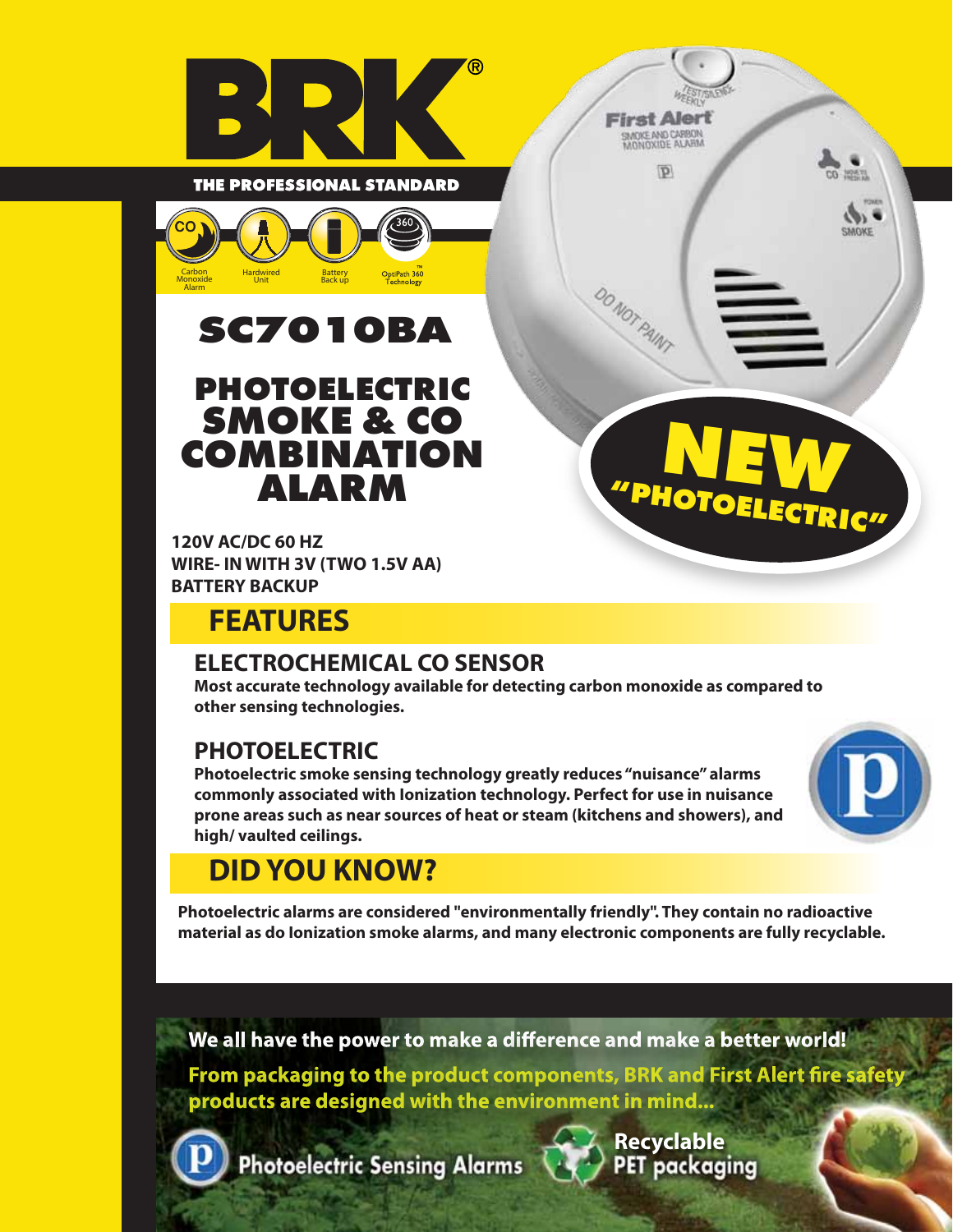### **PHOTOELECTRIC SMOKE & CO COMBINATION ALARM**



### **THE PROFESSIONAL STANDARD**

## **CAT.SC7010BA**



#### **ELECTROCHEMICAL CO SENSOR**

**Most accurate technology available for detecting carbon monoxide as compared to other sensing technologies.**

#### **PHOTOELECTRIC**

**Photoelectric smoke sensing technology greatly reduces "nuisance prone" areas such as near sources of heat or steam (kitchens and showers), and in high / vaulted ceilings.**

#### **END OF LIFE SIGNAL**

**Provides audible notice when alarm needs to be replaced.**

#### **SPREAD SPECTRUM HORN TONE**

**Easier for elderly with normal age related hearing loss to hear the horn.**

#### **OPTIPATH 360 TECHNOLOGYTM**

**Provides 360 degrees of direct access to the smoke sensing chamber.**



NOTE: Photoelectric technology is generally more sensitive at detecting large particles, which tend to be produced in greater amounts by smoldering fires.

NOTE: Ionization technology is generally more sensitive at detecting small fast moving particles, which tend to be produced by "fast flaming" fires.

**120V AC/DC 60 Hz Wire- in with 3V (two 1.5V AA) Battery Backup**

The BRK SC7010BA is a state-of-the-art hardwired with battery backup smoke/CO combo alarm that features a photoelectric smoke sensing chamber, an electrochemical CO sensor and an End of Life signal. The Spread Spectrum Horn Tone has a lower and varying frequency that makes it easier for the elderly with normal age related hearing loss to hear the horn. This alarm features two latching features and two silence features. Alarm Latch: Easily identifies initiating alarm even after alarm condition has subsided. Low Battery Latch: Identifies which unit is in low battery condition by blinking the green power light. Low Battery Silence: Temporarily silence the low battery chirp for up to eight hours. Alarm Silence: Silence alarm for several minutes while "nuiisance" conditions clear. Other features include an 85dB horn, single button test/silence, an easy access battery drawer and dust cover. OptiPath 360 Technology: Exclusive patented technology provides 360 degrees of direct access to the smoke sensor. Two locking features are provided to prevent battery theft and/or theft of the unit. Connection to AC power is made with a Quick-Connect wiring harness. Installation is quick, easy and cost effective.



BRK / First Alert, 88B East Beaver Creek ,Unit 6, Richmond Hill, Ontario, Canada L4B 4W2 1-800-387-4219 www.firstalert.ca

© 2010 BRK Brands, Inc. All rights reserved. **ANDANTING**